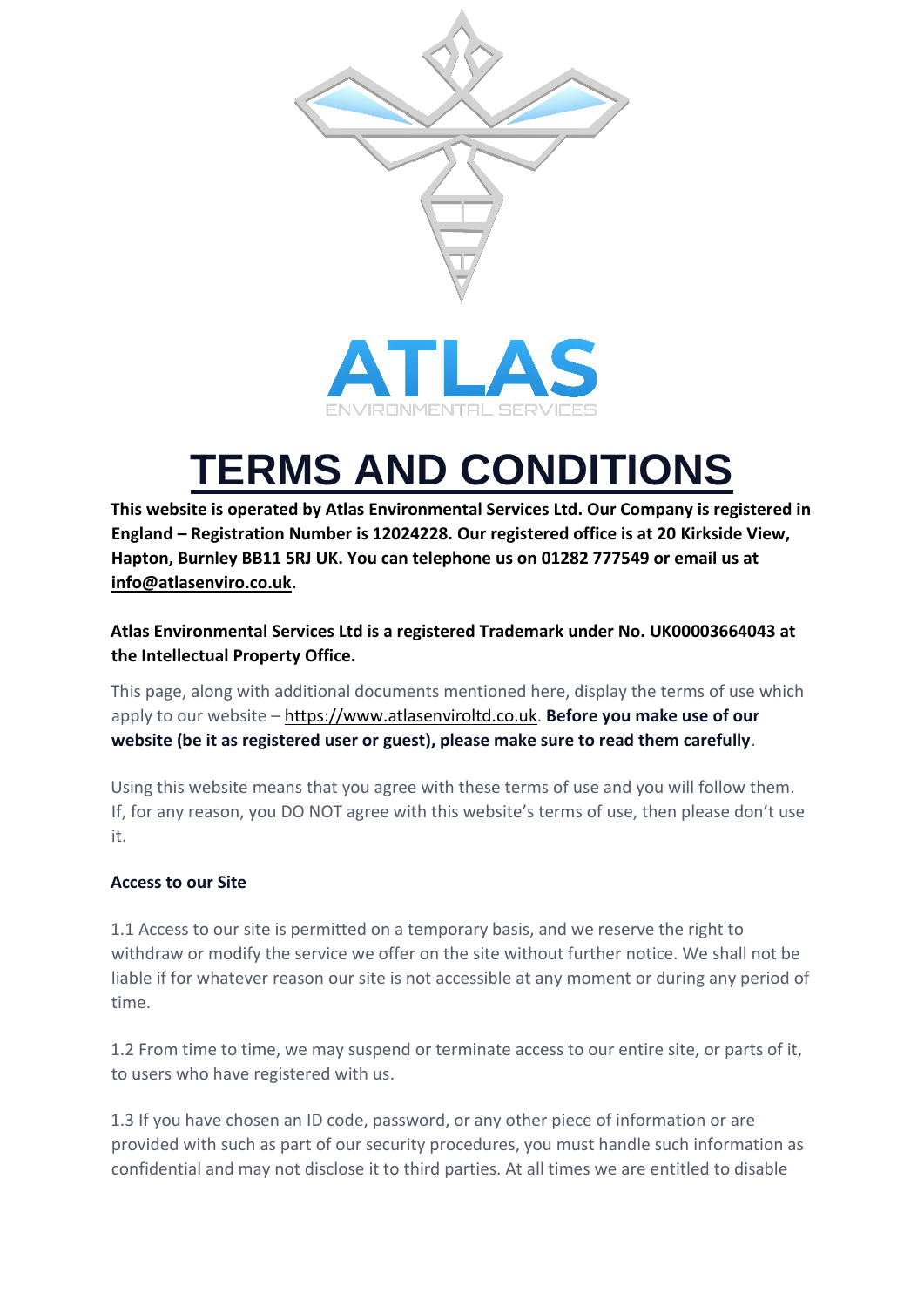any user ID or password, either selected by you or assigned to you by us, if we deem you have not been able to comply with these terms.

1.4 Any arrangements necessary for you in order to gain access to our site are your responsibility. You are also responsible for ensuring that people who use your internet connection to access our site are aware of these terms and that they comply with these terms.

## **Intellectual Property Rights**

2.1 All content published on our site and the copyright and other intellectual property rights subsisting in that content, unless specifically labelled otherwise, belongs to or has been licensed by us. All materials are protected by applicable United Kingdom and international intellectual property laws and treaties. All rights are reserved.

2.2 You may access, view and use our site in a web browser (including any web browsing capability built into other types of software or app). You may print one copy and download extracts from pages on our Site. You may save pages from our Site for later and/or offline viewing.

2.3 Modifying the paper or digital copies of any materials you have printed off or downloaded in any way is prohibited. You must not use any illustrations, photographs, video or audio sequences or any graphics separately from any accompanying text.

2.4 Our status as the owner and author of the content on our site (or that of identified licensors, as appropriate) must always be acknowledged.

2.5 You may not use any content saved or downloaded from our site for commercial purposes without first obtaining a licence from us (or our licensors, as appropriate) to do so.

2.6 You must return or destroy any copies of the materials you have made in breach of these terms of use. Your right to use our site will be revoked immediately.

## **Reliance on information posted**

3.1 While we use reasonable endeavours to provide up-to-date and relevant materials, the commentary and other materials posted on our site do not constitute advice on which reliance should be placed.

3.2 No liability and responsibility is accepted for any reliance placed on such materials by any visitor to our site, or by anyone who may be informed of any of its contents.

## **Changes to Our Website**

4.1 We exert ourselves to actualise and/or add the contents of our site as often as possible. We may suspend access to our site, or close it indefinitely, if need be.

4.2 Any section of the material on our site may be out of date at any given time, and we are under no obligation to update such material.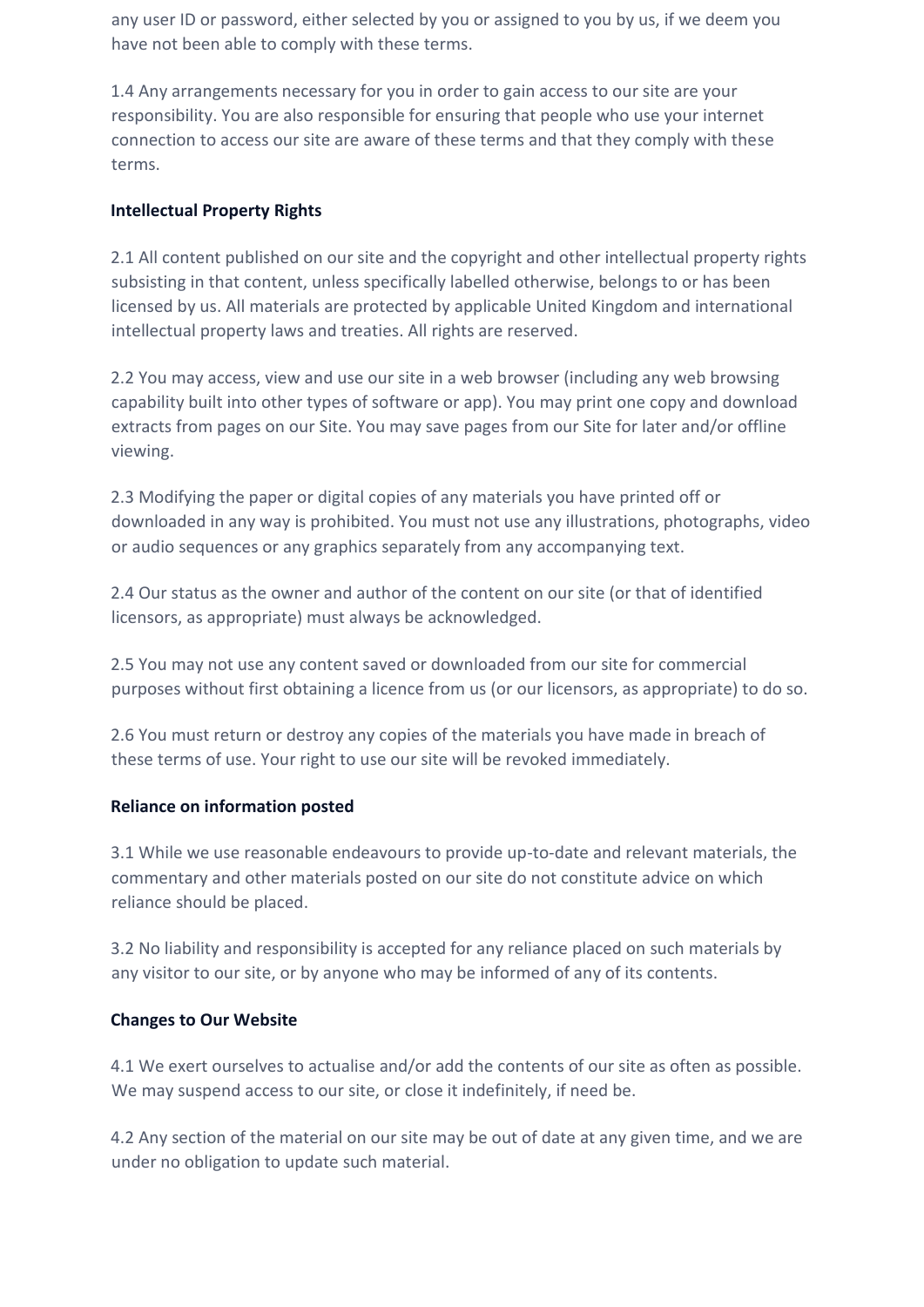#### **Our liability for the material on the site**

5. 1.To the fullest extent permissible by law, we exclude all representations, warranties, and guarantees that may apply to our site or any content published on our site.

5.2. We accept no liability for loss of profits, sales, business or revenue; loss of business opportunity, goodwill or reputation; loss of anticipated savings; business consequential loss or damage.

5.3. We neither assume nor accept responsibility or liability arising out of any disruption or nonÂavailability of our site due to external causes.

5.4. Nothing in these Terms and Conditions excludes or restricts Our liability for fraud or fraudulent misrepresentation, for death or personal injury resulting from negligence, or for any other forms of liability which cannot be excluded or restricted by law.

#### **Information about you and your visits to our site**

6.1 All information you provide is processed in compliance with our privacy policy.

6.2 By using our site, you agree to such processing and you acknowledged that all data, which you have provided is accurate.

#### **Uploading material to our site**

7.1 You can make use of a feature that allows you to upload material to our site, or to make contact with other users of our site, provided that you comply with the content standards set out in these terms. You warrant that any such contribution does comply with those standards, and you indemnify us for any breach of that warranty.

7.2 We will not consider any material you upload to our site confidential or proprietary. For any content, you automatically grant us a royalty-free, perpetual, irrevocable, license to use, reproduce, modify, publish, edit, translate, distribute, and display the content submission in any media or in any form, format, technology. In the event of a claim from a third party that any material you have posted or uploaded violates in any way their their intellectual property rights, or of their right to privacy, we have the right to disclose your identity to them.

7.3 We can not be held responsible, or liable to any third party, for the content or accuracy of any materials posted by you or any other user of our site.

7.4 We are not required to host, display, or distribute any content. We may refuse to accept or transmit content. We have the right to remove or delete content, which in our opinion does not comply with the content standards set out in these terms.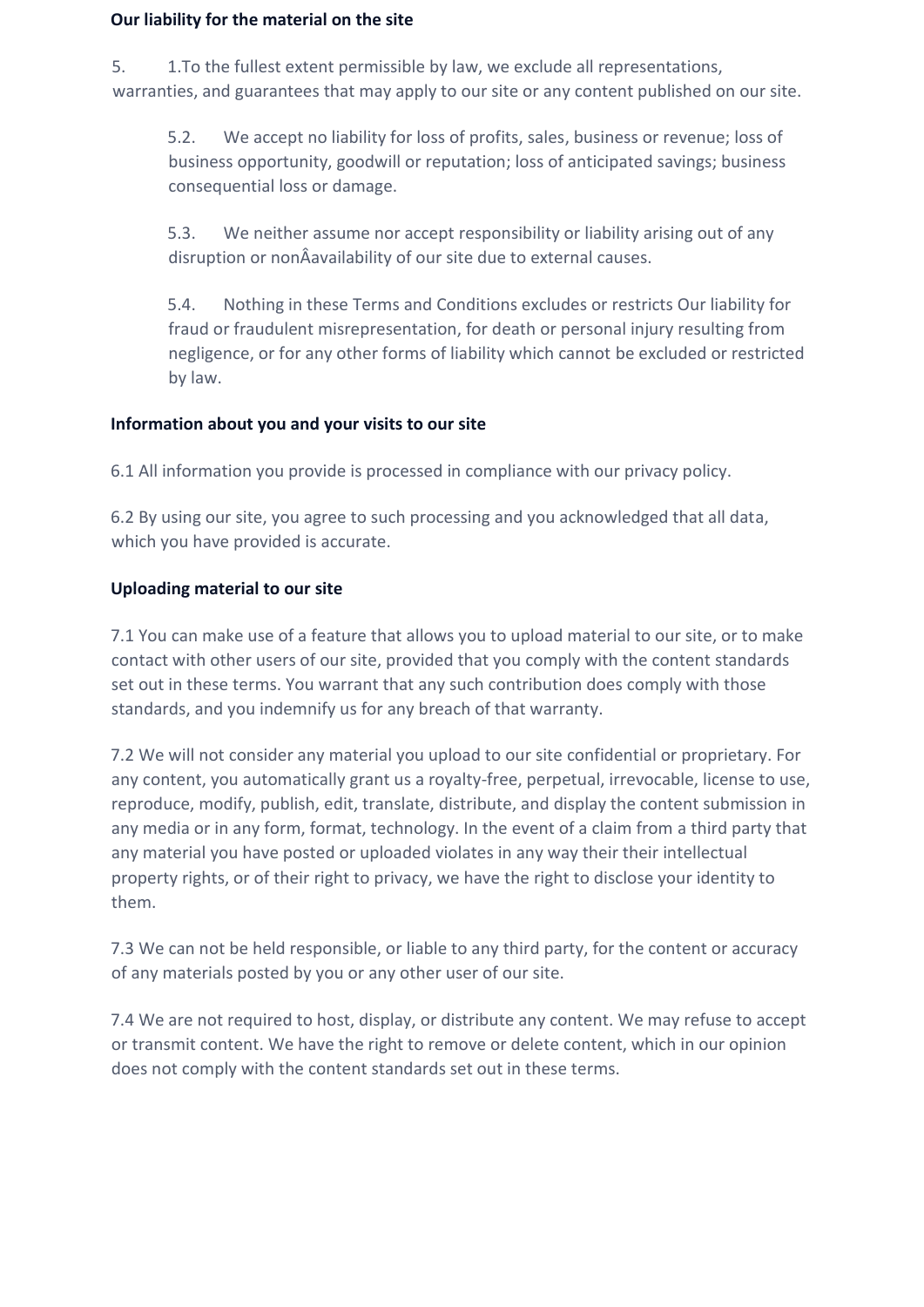#### **Viruses, malware, and other offences**

8.1. You must not deliberately introduce viruses or other malware, or any other material which is malicious or technologically harmful either to or via our site. You must not attempt to gain unauthorised access to any part of our site, the server on which our site is stored, or any other server, computer, or database connected to our site. You must not attack our site by means of a denial of service attack, a distributed denial of service attack, or by any other means.

8.2. By breaching the provisions of 9.1. you may be committing a criminal offence under the Computer Misuse Act 1990. Any and all such breaches will be reported to the relevant law enforcement authorities and we will cooperate fully with those authorities by disclosing your identity to them. Your right to use our site will cease immediately in the event of such a breach.

8.3. We will not be liable for any loss or damage caused by a distributed denial-of-service attack, viruses or other technologically harmful material that may infect your computer equipment, computer programs, data or other proprietary material due to your use of our site or to your downloading of any material posted on it, or on any website linked to it.

## **Linking to our site**

9.1 You may link to our homepage provided that you do so in a fair and legal manner, and in no way suggesting any form of association, endorsement or approval on our part where none exists. You cannot use any logos or trademarks displayed on our site without our express permission. You can not link to our site in a way which may damage our reputation or take unfair advantage of it.

9.2 You must not establish a link from any website that is not owned by you.

9.3 You can not frame our site on any other site, nor may you create a link to any part of our site other than the home page. Any linking permission can be withdrawn at our discretion without notice. The website from which you are linking must comply in all respects with the content standards set out in these terms.

9.4 If you wish to make any use of material on our site other than that set out above, please address your request to our email address.

# **Links from our site**

10.1 Any links to other sites and resources provided by third parties which are displayed on our website are provided for your information only.

10.2 We have no control over the contents of those sites or resources. You can not hold us responsible for them or for any loss or damage that may arise from your use of them.